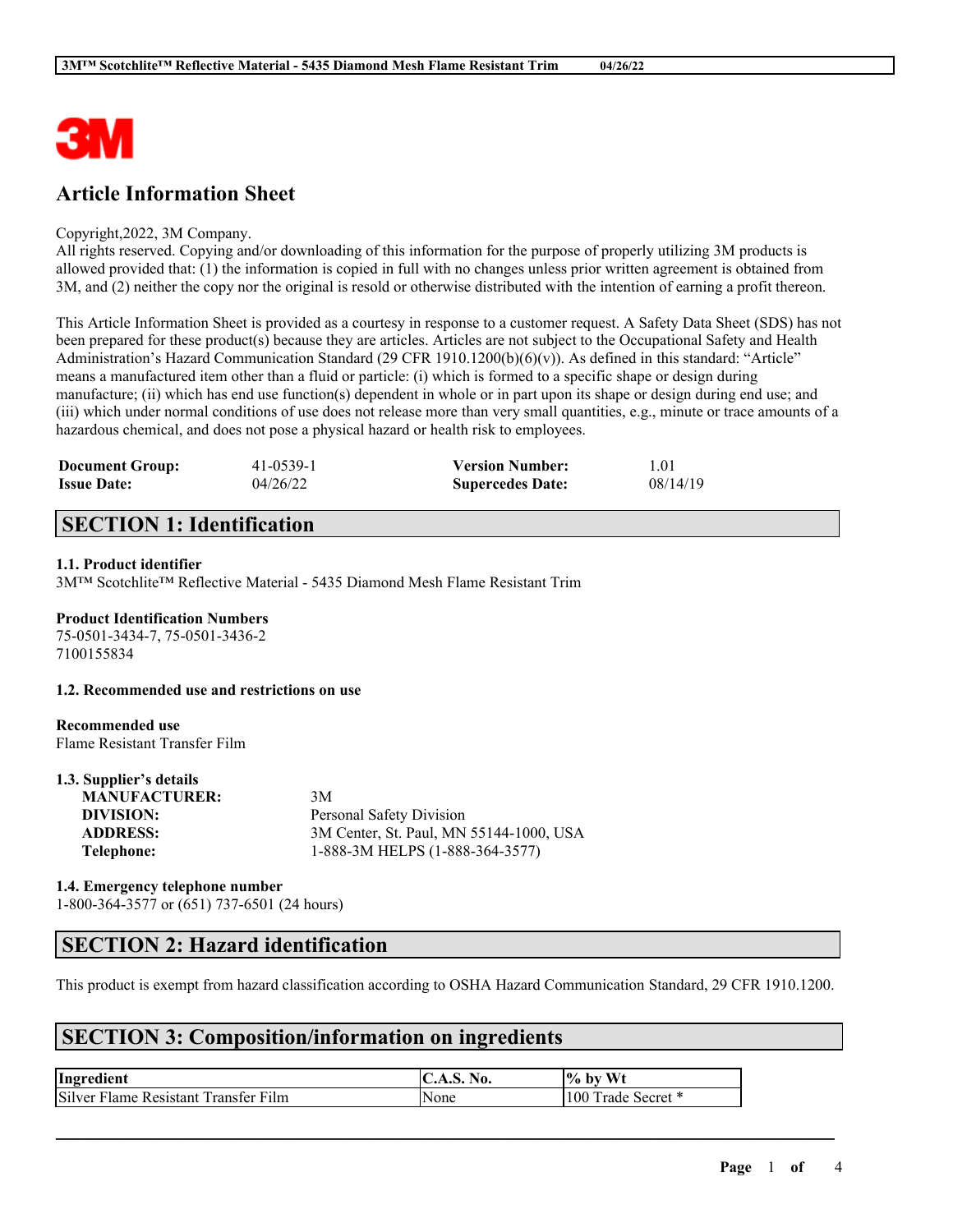#### **3M™ Scotchlite™ Reflective Material - 5435 Diamond Mesh Flame Resistant Trim 04/26/22**

\*The specific chemical identity and/or exact percentage (concentration) of this composition has been withheld as a trade secret.

### **SECTION 4: First aid measures**

#### **4.1. Description of first aid measures**

**Inhalation:** No need for first aid is anticipated.

**Skin Contact:** No need for first aid is anticipated.

**Eye Contact:** No need for first aid is anticipated.

**If Swallowed:** No need for first aid is anticipated.

# **SECTION 5: Fire-fighting measures**

In case of fire: Use a fire fighting agent suitable for ordinary combustible material such as water or foam.

### **SECTION 6: Accidental release measures**

**6.1. Personal precautions, protective equipment and emergency procedures** Not applicable.

#### **6.2. Environmental precautions**

Not applicable.

**6.3. Methods and material for containment and cleaning up** Not applicable.

# **SECTION 7: Handling and storage**

#### **7.1. Precautions for safe handling**

This product is considered to be an article which does not release or otherwise result in exposure to a hazardous chemical under normal use conditions.

#### **7.2. Conditions for safe storage including any incompatibilities**

No special storage requirements.

# **SECTION 8: Exposure controls/personal protection**

This product is considered to be an article which does not release or otherwise result in exposure to a hazardous chemical under normal use conditions. No engineering controls or personal protective equipment (PPE) are necessary.

 $\mathcal{L}_\mathcal{L} = \mathcal{L}_\mathcal{L} = \mathcal{L}_\mathcal{L} = \mathcal{L}_\mathcal{L} = \mathcal{L}_\mathcal{L} = \mathcal{L}_\mathcal{L} = \mathcal{L}_\mathcal{L} = \mathcal{L}_\mathcal{L} = \mathcal{L}_\mathcal{L} = \mathcal{L}_\mathcal{L} = \mathcal{L}_\mathcal{L} = \mathcal{L}_\mathcal{L} = \mathcal{L}_\mathcal{L} = \mathcal{L}_\mathcal{L} = \mathcal{L}_\mathcal{L} = \mathcal{L}_\mathcal{L} = \mathcal{L}_\mathcal{L}$ 

# **SECTION 9: Physical and chemical properties**

#### **9.1. Information on basic physical and chemical properties**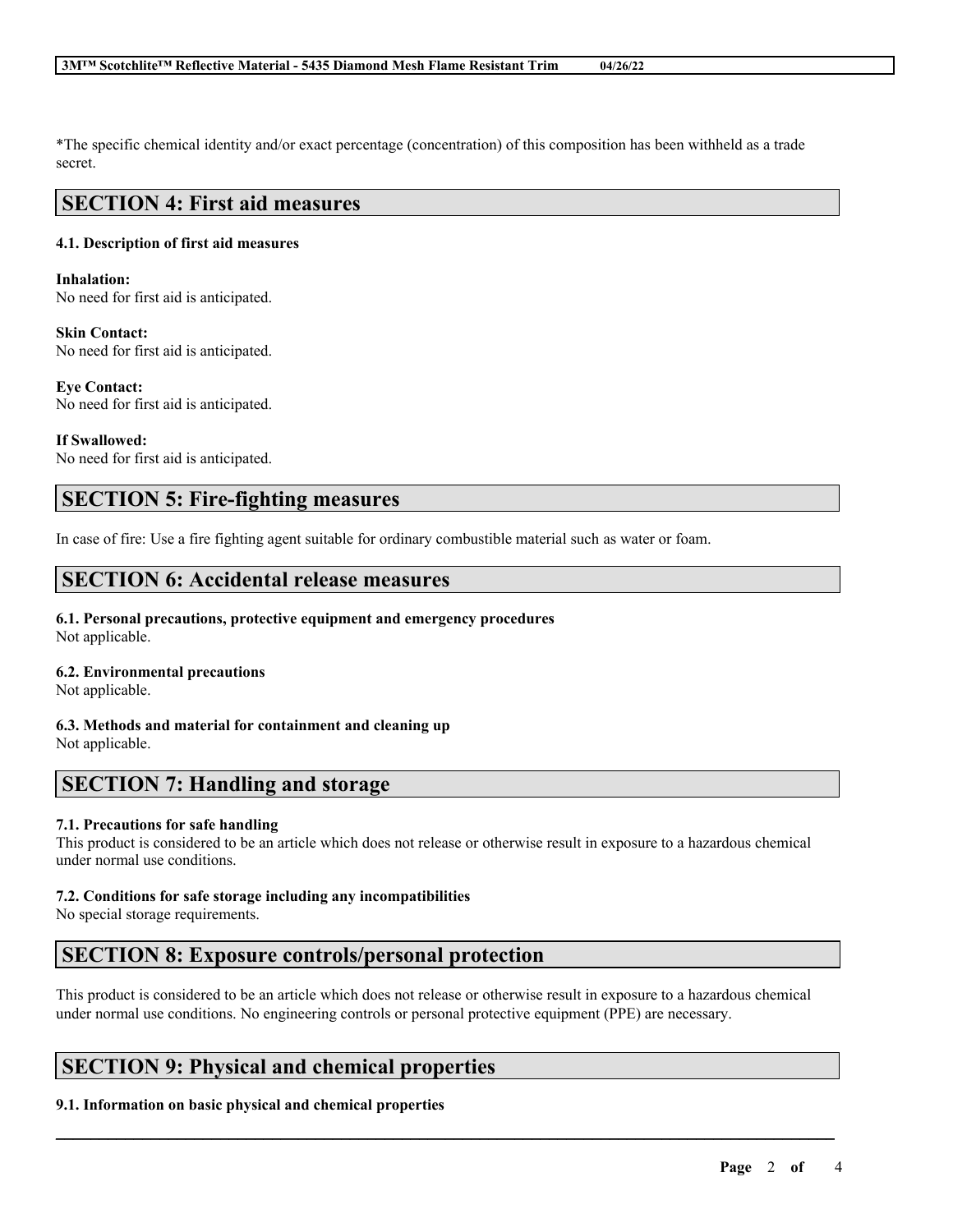| Appearance                                |                   |  |
|-------------------------------------------|-------------------|--|
| <b>Physical state</b>                     | Solid             |  |
| Color                                     | Silver            |  |
| Odor                                      | Odorless          |  |
| Odor threshold                            | Not Applicable    |  |
| pН                                        | Not Applicable    |  |
| <b>Melting point</b>                      | Not Applicable    |  |
| <b>Boiling Point</b>                      | Not Applicable    |  |
| <b>Flash Point</b>                        | Not Applicable    |  |
| <b>Evaporation rate</b>                   | Not Applicable    |  |
| <b>Flammability (solid, gas)</b>          | Not Classified    |  |
| <b>Flammable Limits(LEL)</b>              | Not Applicable    |  |
| <b>Flammable Limits(UEL)</b>              | Not Applicable    |  |
| <b>Vapor Pressure</b>                     | Not Applicable    |  |
| <b>Vapor Density</b>                      | Not Applicable    |  |
| <b>Specific Gravity</b>                   | Not Applicable    |  |
| <b>Solubility In Water</b>                | Not Applicable    |  |
| Solubility-non-water                      | Not Applicable    |  |
| Partition coefficient: n-octanol/water    | No Data Available |  |
| <b>Autoignition temperature</b>           | Not Applicable    |  |
| <b>Decomposition temperature</b>          | Not Applicable    |  |
| <b>Viscosity</b>                          | Not Applicable    |  |
| <b>Volatile Organic Compounds</b>         | Not Applicable    |  |
| <b>Percent volatile</b>                   | Not Applicable    |  |
| <b>VOC Less H2O &amp; Exempt Solvents</b> | Not Applicable    |  |
|                                           |                   |  |

# **SECTION 10: Stability and reactivity**

This material is considered to be non reactive under normal use conditions.

# **SECTION 11: Toxicological information**

#### **Inhalation:** No health effects are expected

**Skin Contact:** No health effects are expected

**Eye Contact:** No health effects are expected

**Ingestion:** No health effects are expected

#### **Additional Information:**

This product, when used under reasonable conditions and in accordance with the directions for use, should not present a health hazard. However, use or processing of the product in a manner not in accordance with the product's directions for use may affect the performance of the product and may present potential health and safety hazards.

# **SECTION 12: Ecological information**

This article is expected to present a low environmental risk either because use and disposal are unlikely to result in a significant release of components to the environment or because those components that may be released are expected to have

 $\mathcal{L}_\mathcal{L} = \mathcal{L}_\mathcal{L} = \mathcal{L}_\mathcal{L} = \mathcal{L}_\mathcal{L} = \mathcal{L}_\mathcal{L} = \mathcal{L}_\mathcal{L} = \mathcal{L}_\mathcal{L} = \mathcal{L}_\mathcal{L} = \mathcal{L}_\mathcal{L} = \mathcal{L}_\mathcal{L} = \mathcal{L}_\mathcal{L} = \mathcal{L}_\mathcal{L} = \mathcal{L}_\mathcal{L} = \mathcal{L}_\mathcal{L} = \mathcal{L}_\mathcal{L} = \mathcal{L}_\mathcal{L} = \mathcal{L}_\mathcal{L}$